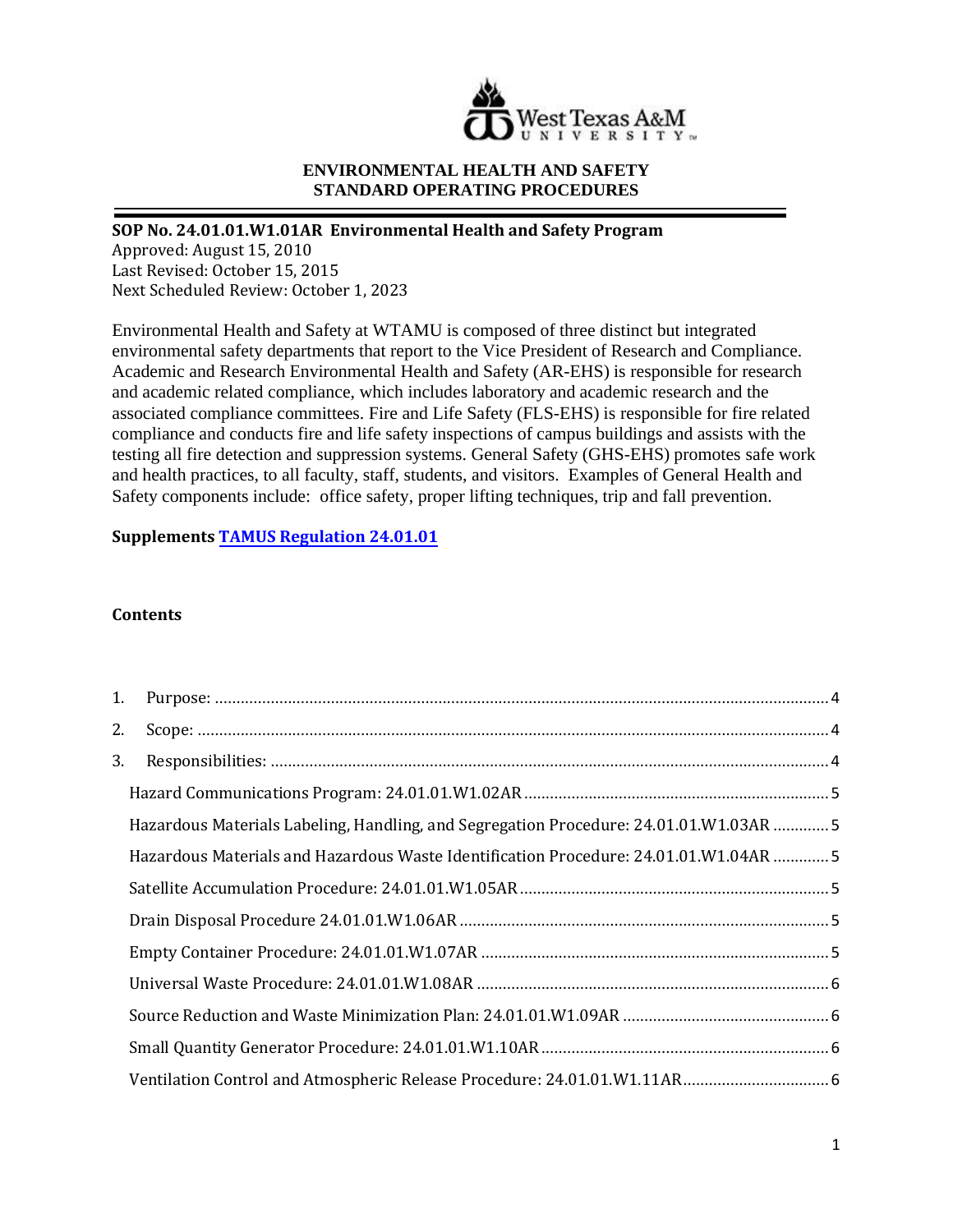| Federal and State Threatened and Endangered Species Policy: 24.01.01.W1.12AR 6               |
|----------------------------------------------------------------------------------------------|
|                                                                                              |
|                                                                                              |
|                                                                                              |
|                                                                                              |
|                                                                                              |
|                                                                                              |
|                                                                                              |
|                                                                                              |
|                                                                                              |
|                                                                                              |
|                                                                                              |
|                                                                                              |
|                                                                                              |
|                                                                                              |
|                                                                                              |
|                                                                                              |
|                                                                                              |
|                                                                                              |
| Institutional Review Board for Human Subject Research - Initial Review of Research:          |
| Institutional Review Board for Human Subject Research - Continuing Review of Research:<br>10 |
| Institutional Review Board for Human Subject Research - Amendment of Research:               |
| Institutional Review Board for Human Subject Research - Post Approval Monitoring:            |
| Institutional Review Board for Human Subject Research - Suspension or Termination of         |
| Institutional Review Board for Human Subject Research - Unanticipated Problems and Serious   |
|                                                                                              |
|                                                                                              |
|                                                                                              |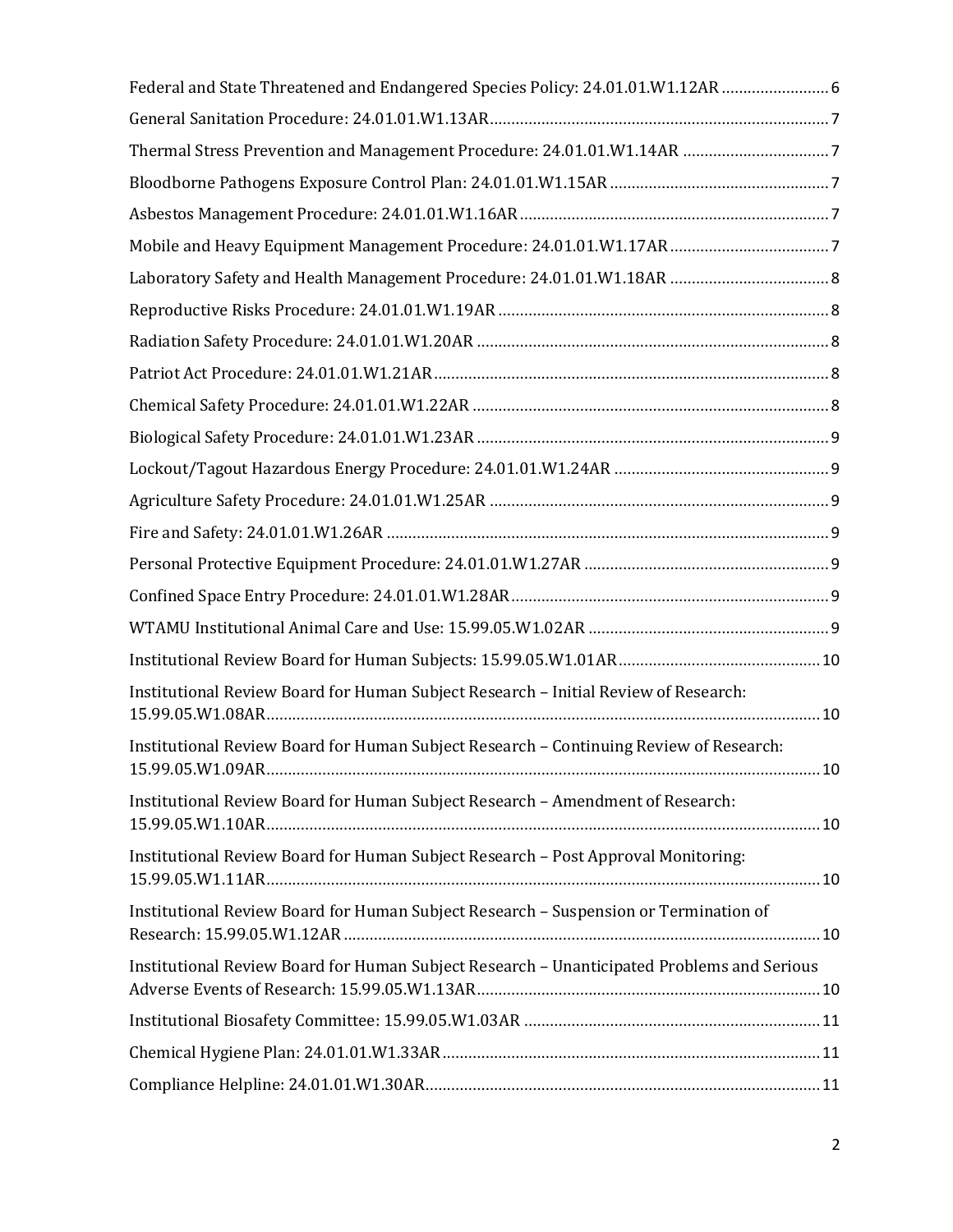|    | Faculty Consulting, External Employment, and Conflicts of Interest: 24.01.01.W1.34AR 12          |
|----|--------------------------------------------------------------------------------------------------|
|    | Conflict of Interest in the Design, Conduct, and Reporting of Sponsored Research and Educational |
|    | Ethics in Research and Scholarship, and Creative Work: 15.99.03.W1.04AR 12                       |
|    | WTAMU KRC/PDRF Laboratory Authorization Access: 24.01.01.W1.37AR  12                             |
|    | WTAMU Emergency Eyewash and Shower Equipment Procedure: 24.01.01.W1.38AR 12                      |
|    |                                                                                                  |
|    |                                                                                                  |
|    |                                                                                                  |
|    |                                                                                                  |
|    |                                                                                                  |
|    |                                                                                                  |
|    |                                                                                                  |
|    | Potential Non-Compliance in the Course of Human Subjects Research: 15.99.05.W1.05AR 14           |
|    | WTAMU Emergency Operations for Institutional Animal Care and Use (Vertebrate Animals):           |
|    | Potential Non-Compliance in the Course of Vertebrate Animal Care and Use Research:               |
|    |                                                                                                  |
|    |                                                                                                  |
|    |                                                                                                  |
|    | WTAMU Select agents, controlled substances, recombinant DNA, and toxins: 24.01.99.W1.46AR14      |
|    |                                                                                                  |
|    |                                                                                                  |
|    |                                                                                                  |
|    |                                                                                                  |
|    |                                                                                                  |
| 4. |                                                                                                  |
|    |                                                                                                  |
|    |                                                                                                  |
|    |                                                                                                  |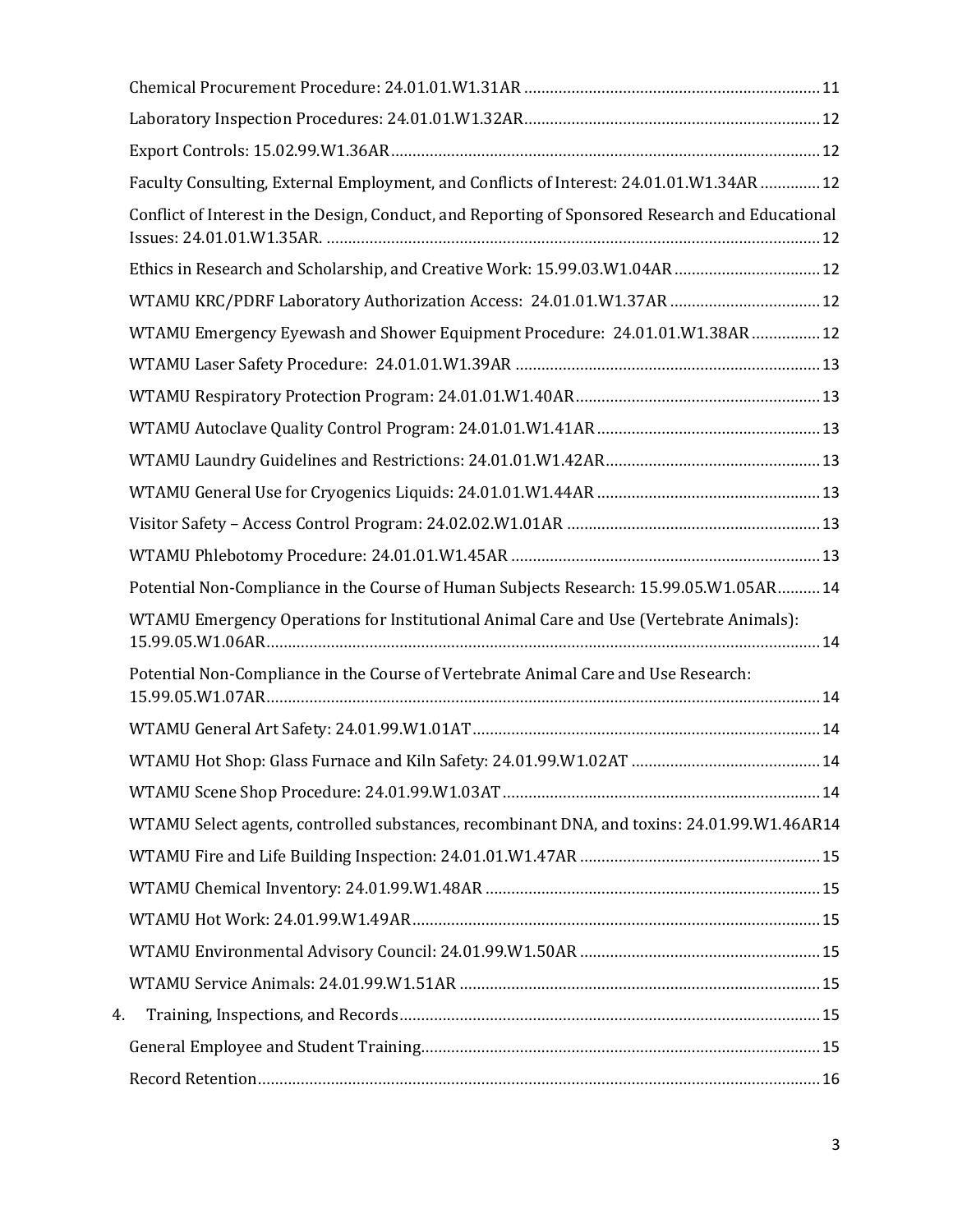# <span id="page-3-0"></span>**1. Purpose:**

The Texas A&M University system strives to protect the health and safety of its faculty, staff, students, and visitors. The West Texas A&M University Environmental Health and Safety Program supports the A&M System purpose by establishing a campus communitywide culture of environmental protection and health safety. The program establishes both required and best management practices to provide a safe working environment for the campus community members, the public, and environmental protection. The Supervisor of Environmental Health and Safety is responsible for the program development, implementation, and oversight.

Additionally, as according to the WTAMU mission [\(http://www.wtamu.edu/mission\)](http://www.wtamu.edu/mission), EHS is dedicated to educating students and faculty in innovative academic and co-curricular undergraduate and graduate training related to health and safety. The University serves as the principal academic and cultural center of a multi-state region and is a significant catalyst for economic development by expanding the frontiers of knowledge through education, research, and consultation. WTAMU EHS seeks to engage students through effective teaching, training, and practical experiences involving research, as well as Fire and Life Safety compliance.

# <span id="page-3-1"></span>**2. Scope:**

The Texas A&M University System Office of Risk Management and Safety, in conjunction with the Risk Management and Safety Council, has developed standards of good practice for components to follow when developing their environmental health and safety programs. These standards can be found a[t http://orms.tamu.edu.](http://orms.tamu.edu/) The West Texas A&M University Environmental Health and Safety Program has been developed to meet the intent and goals of those standards. The WTAMU specific standards apply to the campus community on all activities associated with WTAMU.

# <span id="page-3-2"></span>**3. Responsibilities:**

It is the responsibility of all WTAMU employees, students and visitors to abide by the standards found within the West Texas A&M University Environmental Health and Safety Program. Questions can be directed to the Supervisor of Environmental Health and Safety at 651-2270. The Supervisor of EHS is a direct report to the Vice President of the Division of Research and Compliance.

The WTAMU EHS program is developed specifically for the WTAMU campus and the associated research, teaching, and environmental compliance needs. The WTAMU EHS program meets The Texas A&M University System policies and regulations as well as federal, state and local requirements. The program goals, objectives, and requirements are achieved through the implementation of activity-specific rules and standard operating procedures, the necessary training of all WTAMU employees, students, and visitors to meet those requirements, and a rigorous compliance monitoring, inspection, and auditing program. Section 4.1 provides a brief description of the procedures.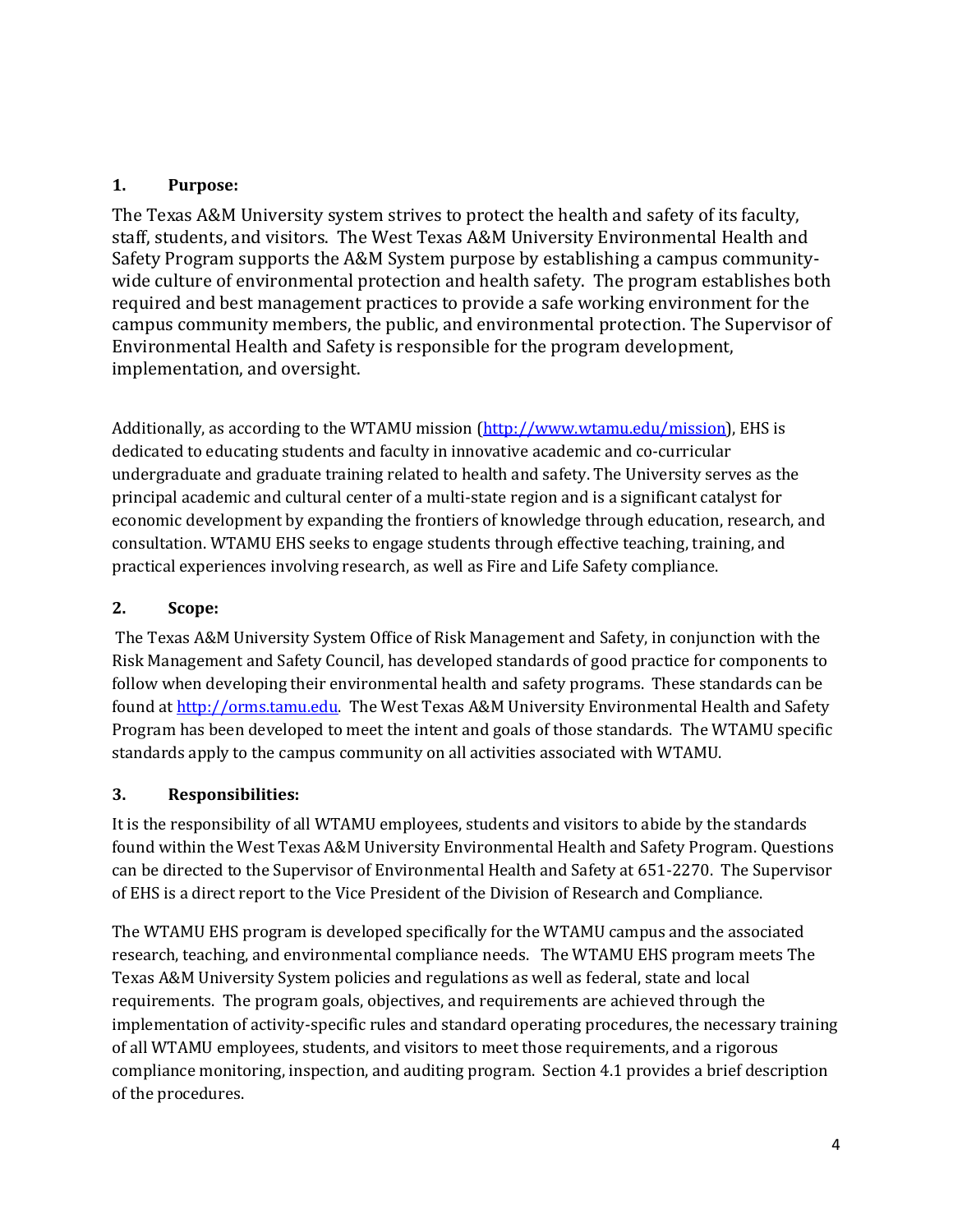#### <span id="page-4-0"></span>Hazard Communications Program: 24.01.01.W1.02AR

The Texas Hazard Communication Act (THCA), Revised 1993, chapter 502 of the Health and Safety Code (HSC), requires public employers to provide information to employees regarding hazardous chemicals they may be exposed to in the workplace. The Public Employer Community Right-to-Know Act, Chapter 506 of the Health and Safety Code, and the Texas Administrative Code (TAC) title 25 chapter 295, requires public employers to make information regarding hazardous chemicals accessible to local fire departments, local emergency planning committees, and, through the Texas Department of Health, the general public. The Hazard Communication program applies to all WTAMU employees. Student employees that experience occupational exposure to hazardous chemicals are also covered by this program.

#### <span id="page-4-1"></span>Hazardous Materials Labeling, Handling, and Segregation Procedure: 24.01.01.W1.03AR

This procedure outlines a program for labeling containers of hazardous material in support of the Hazard Communications Program: 24.01.01.W1.02AR . This procedure provides personnel the information necessary to alert them to the potential health hazards to which they may be exposed under normal conditions of use or in a foreseeable emergency.

# <span id="page-4-2"></span>Hazardous Materials and Hazardous Waste Identification Procedure: 24.01.01.W1.04AR

This procedure outlines steps to be taken by the WTAMU community in characterizing chemicals and waste materials. EHS provides waste characterization support to the faculty and oversees all hazardous and industrial waste treatment, storage, and disposal.

#### <span id="page-4-3"></span>Satellite Accumulation Procedure: 24.01.01.W1.05AR

This procedure outlines steps to be taken to accumulate hazardous wastes at the point of generation. All generators of hazardous waste are allowed to accumulate hazardous wastes in Satellite Accumulation Areas (SAAs). This is particularly helpful in laboratories, art studios and other areas where small amounts of hazardous wastes are generated over long periods of time. Hazardous wastes managed in SAAs require special handling and reporting procedures. This document outlines the requirements and best management practices (BMP) for operating a SAA.

#### <span id="page-4-4"></span>Drain Disposal Procedure 24.01.01.W1.06AR

The WTAMU campus must comply with the City of Canyon, Texas, wastewater acceptance criteria as outlined in Canyon Public Works Chapter 51: Sewer and Water. This procedure outlines how the campus community will determine which wastes can be discharged down the drains, which materials are prohibited, and simple steps that can be used to assure campus-wide compliance with the City of Canyon Discharge Permit requirements.

#### <span id="page-4-5"></span>Empty Container Procedure: 24.01.01.W1.07AR

Empty containers represent a significant waste stream on the university campus. Containers can be regulated as hazardous waste under RCRA if they do not meet the definition of "RCRA empty". The regulations covering management of hazardous waste stored in containers are found in 40 CFR Parts 264/265, Subpart I. These specific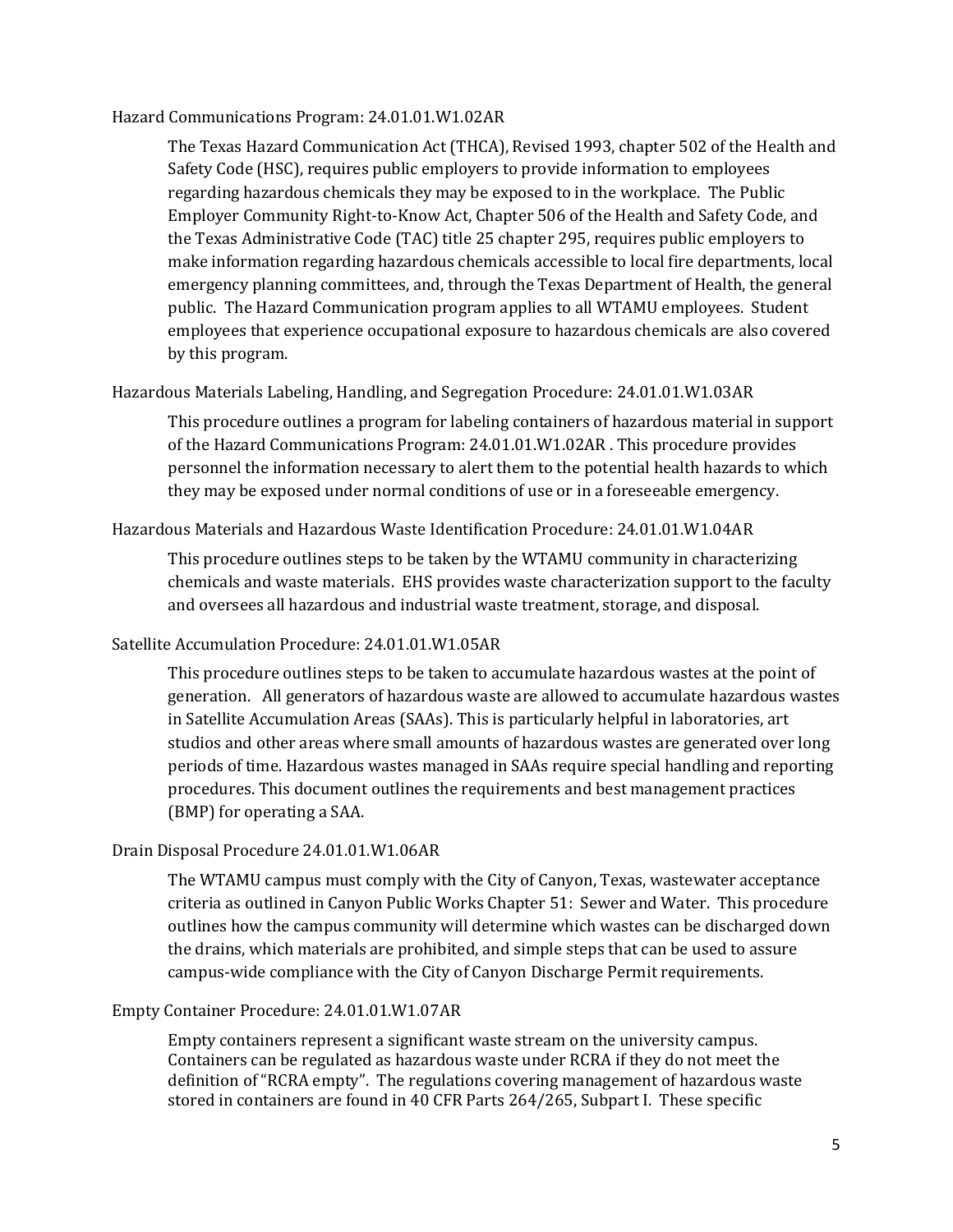requirements must be met by the University. The regulations covering the management of container residues and the definition of when residues in containers are exempt from regulation are found at 40 CFR §261.7. These regulations set out procedures for establishing a container as "empty." Since empty containers no longer contain hazardous waste, these regulations are also used to determine when containers are no longer subject to the requirements of RCRA. It addresses empty containers, procedures for determining if the container is classified as empty, and how to handle the pickup and disposal of the containers.

#### <span id="page-5-0"></span>Universal Waste Procedure: 24.01.01.W1.08AR

This procedure outlines steps required to manage many commonly discarded products that traditionally met the EPA definition of being a hazardous waste. These products can include antifreeze, paint and paint related materials and residue (if managed in Texas), fluorescent bulbs, pesticides, and mercury containing electrical components. Rather than trying to manage these diverse waste streams according to the hazardous waste regulations and the regulatory burden associated with such management, the EPA has issued a relaxed set of procedures to assist in managing these materials. The EPA anticipates adding additional materials to the list of universal wastes in the future. Texas has an expanded list of materials that may be managed in Texas.

#### <span id="page-5-1"></span>Source Reduction and Waste Minimization Plan: 24.01.01.W1.09AR

The purpose of this procedure is to outline steps taken by the WTAMU community to reduce the volumes of hazardous wastes by minimizing waste generation (waste minimization) as required under the Resource Conservation and Recovery Act and steps taken to reduce the use of materials that potentially produce hazardous wastes (source reduction or pollution prevention).

#### <span id="page-5-2"></span>Small Quantity Generator Procedure: 24.01.01.W1.10AR

The purpose of this document is to establish procedures and requirements for WTAMU to operate as a Small Quantity Generator (SQG) for hazardous wastes in the event that monthly hazardous waste volumes exceed the program's current "Conditionally Exempt Very Small Quantity Generator" status. This procedure lists the minimum requirements for operation for a Small Quantity Generator. While many of the requirements in this procedure are not legally required for a hazardous waste generator operating as a Conditionally Exempt Small-Quantity Generator (CESQG), best management practice would be to follow the requirements to the maximum extent feasible. If in any one month a facility exceeds the requirements to be classified as a CESQG, the facility must operate and meet the requirements for operation as a SQG or Large Quantity Generator. SQG or LQG is applicable based on the total amount of hazardous waste generated.

#### <span id="page-5-3"></span>Ventilation Control and Atmospheric Release Procedure: 24.01.01.W1.11AR

The purpose of this procedure is to provide a campus-wide program to assure adequate workspace ventilation and to assure that atmospheric releases meet local, state, and federal air emission standards.

<span id="page-5-4"></span>Federal and State Threatened and Endangered Species Policy: 24.01.01.W1.12AR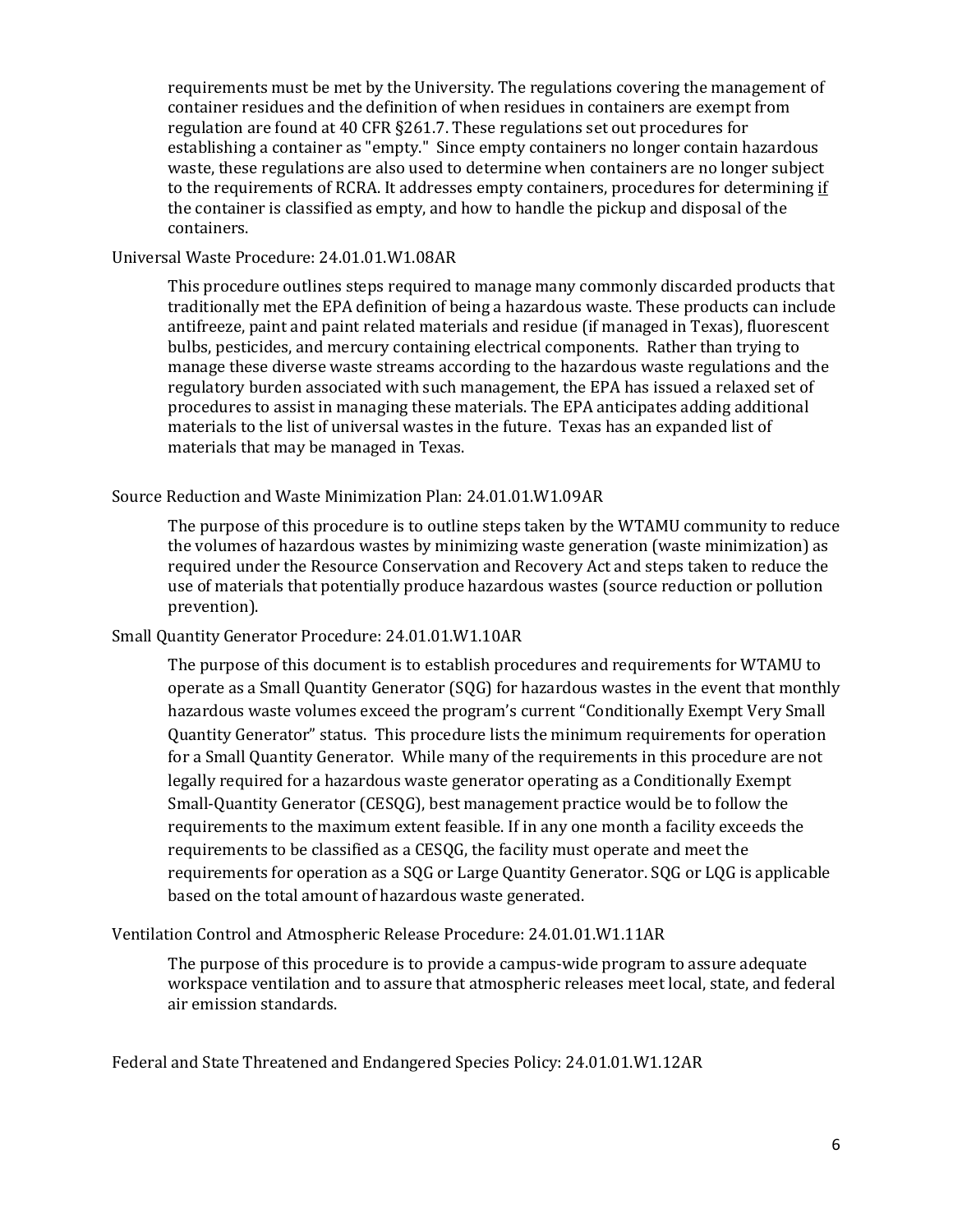The Endangered Species Act (ESA) of 1973 protects plants and animals that are listed by the federal government as "endangered" or "threatened." Two sections, § 7 and § 9, are central. This policy establishes a procedure for West Texas A&M University to meet the requirements and procedures of the Endangered Species Act (ESA) of 1973. The procedure includes steps to be taken in the event that a WTAMU employee, student or visitor identifies a recently listed endangered or threatened species in the WTAMU historic collections.

### <span id="page-6-0"></span>General Sanitation Procedure: 24.01.01.W1.13AR

The purpose of this procedure is to establish environmental conditions favorable to health. General sanitation covers drinking water and wastewater, solid waste disposal, vermin control, and general cleanliness of facilities as defined in the Texas Health and Safety Code, Title 5, subtitle A, chapter 341.

# <span id="page-6-1"></span>Thermal Stress Prevention and Management Procedure: 24.01.01.W1.14AR

This procedure sets forth recommended minimum requirements that need to be followed to maximize the safety of all WTAMU employees, students, and visitors that may be subject to excessive heat, exhaustion or thermal stress. Guidelines to identify and prevent heat exhaustion and heat stroke are also provided.

# <span id="page-6-2"></span>Bloodborne Pathogens Exposure Control Plan: 24.01.01.W1.15AR

The purpose of this Exposure Control Plan is to prevent or minimize the exposure of WTAMU employees, students, and visitors to bloodborne pathogens in accordance with Health and Safety Code, Chapter 81, Subchapter H, and analogous to OSHA Bloodborne Pathogens Standard. The Texas Department of Health Bloodborne Pathogens Rule requires employers to perform an exposure determination for employees who have occupational exposure to blood or other potentially infectious materials (OPIM). This exposure determination is required to list all job classifications in which employees have occupational exposure, regardless of frequency. Methods of compliance, training, and injury recordkeeping and reporting are also covered in the plan.

# <span id="page-6-3"></span>Asbestos Management Procedure: 24.01.01.W1.16AR

The purpose of this program is to advise and provide guidance for compliance with regulations that apply to public buildings including, but not limited to, the Texas Asbestos Health Protection Rules (25 TAC 295.31-73), the EPA National Emission Standards for Hazardous Air Pollutants (40 CFR Part 61, Subpart M), the EPA Asbestos Worker Protection (40 CFR 763, Subpart G), and the Asbestos disposal section (30 TAC 330.136). According to the Texas Asbestos Health Protection Rules published in August 2000, "any person without appropriate valid license, registration, accreditation, or approved exemption to perform any asbestos-related activity is subject to administrative or civil penalty under the Texas Asbestos Health Protection Act."

# <span id="page-6-4"></span>Mobile and Heavy Equipment Management Procedure: 24.01.01.W1.17AR

This procedure is provided to inform and reduce risk for all WTAMU employees, students and visitors about any workplace hazards associated with mobile equipment and heavy equipment.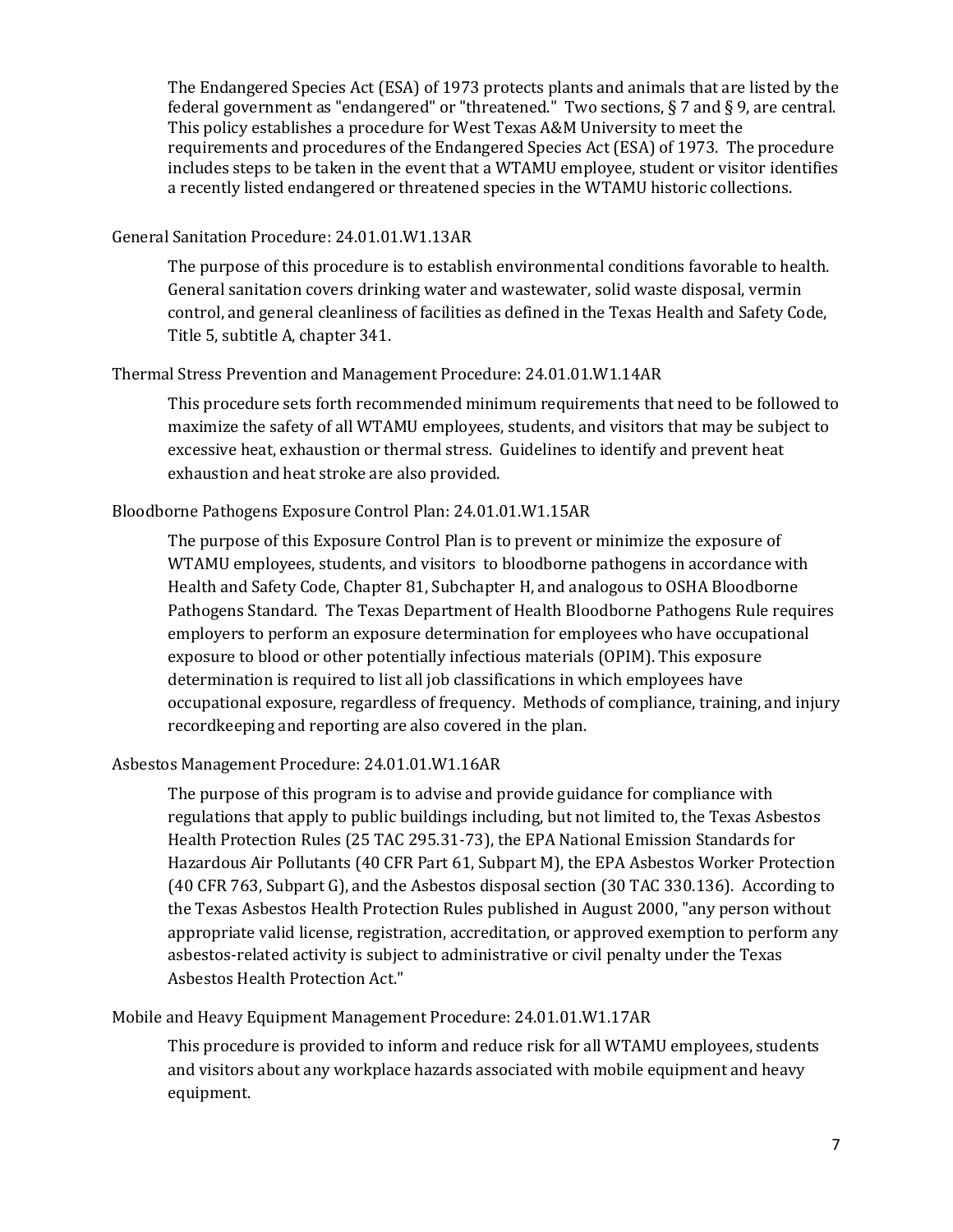<span id="page-7-0"></span>Laboratory Safety and Health Management Procedure: 24.01.01.W1.18AR

This procedure is provided to meet laboratory safety requirements to protect WTAMU employees, students, visitors, and the environment as stated in The Texas A&M System Standard 24.01.04.

This procedure discusses the following.

- $\triangleright$  Common laboratory hazards
- $\triangleright$  Controlling laboratory risks
- $\triangleright$  Safe laboratory practices
- $\triangleright$  Equipment safety
- $\triangleright$  Hazards associated with laboratory animals
- $\triangleright$  Chemical laboratory safety
- $\triangleright$  Biological laboratory safety

#### <span id="page-7-1"></span>Reproductive Risks Procedure: 24.01.01.W1.19AR

This procedure is provided to protect WTAMU employees, students, visitors, and their progeny from the adverse effects arising from the handling or exposure to hazardous materials or conditions as part of their work or academic activities.

#### <span id="page-7-2"></span>Radiation Safety Procedure: 24.01.01.W1.20AR

This procedure provides protection for WTAMU employees, students, and visitors, as well as the public and the environment, from the harmful effects of exposure to ionizing and non-ionizing radiations.

#### <span id="page-7-3"></span>Patriot Act Procedure: 24.01.01.W1.21AR

In response to the events of September 11, 2001, Congress enacted the USA Patriot Act. This Act makes it a federal criminal offense for an individual to knowingly possess certain biological agents, toxins, or delivery systems for such in quantities that are considered to be more than reasonably needed. The Act also makes it illegal for persons from certain named countries or who meet certain background criteria to possess or have access to certain biological agents and toxins identified by the Centers for Disease Control and Prevention as hazardous. This procedure is provided to help identify the various substances and biological agents covered by the Patriot Act, and to aid WTAMU in improving security measures. This procedure applies to all departments and laboratories at WTAMU and all personnel who handle, work with, or possess any listed biological agents or toxins. Each person is responsible for informing the Supervisor for Environmental Health and Safety of all biological agents or toxins and any personnel who may be a "restricted person." Researchers and staff proposing the use of listed substances must prepare a "Biohazardous Use Authorization (BUA) to the Biosafety Officer for submission and review by the Institutional Biosafety Committee. Annual reporting is also required under this program.

### <span id="page-7-4"></span>Chemical Safety Procedure: 24.01.01.W1.22AR

The chemical safety procedure provides chemical safety requirements to protect WTAMU employees, students, visitors, and the environment. This program sets forth recommended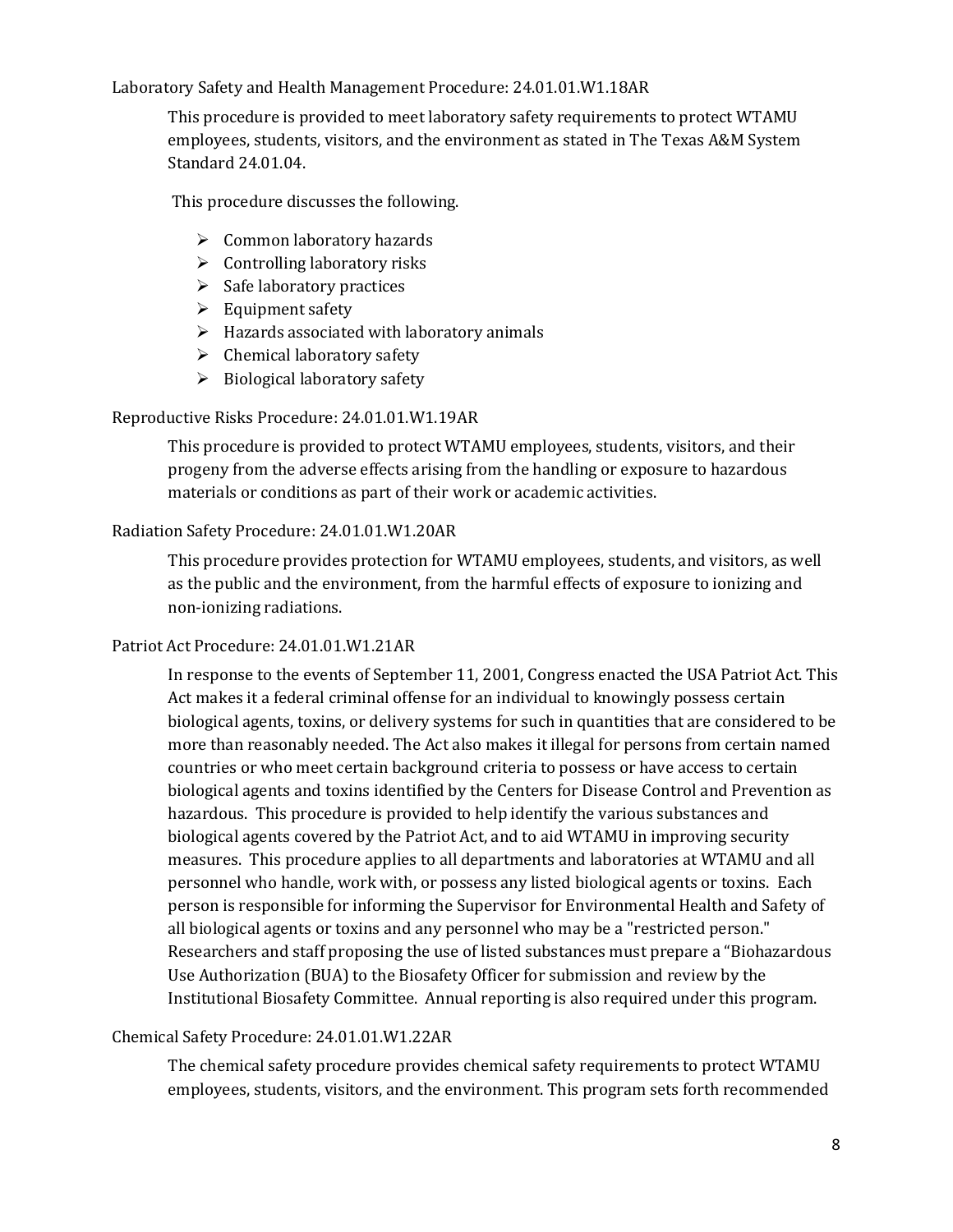minimum requirements that need to be followed to maximize the safety of all those handling chemicals. General and specific guidelines for chemical safety are provided.

# <span id="page-8-0"></span>Biological Safety Procedure: 24.01.01.W1.23AR

The biological safety procedure is provided to meet biological safety requirements to protect WTAMU employees, students, visitors, and the environment.

# <span id="page-8-1"></span>Lockout/Tagout Hazardous Energy Procedure: 24.01.01.W1.24AR

This procedure establishes recommended minimum requirements for the lockout/tagout of energy isolating devices. It shall be used to ensure that the machine or equipment is stopped, isolated from all potentially hazardous energy sources, and locked out before energization or start-up of the machine or equipment or release of stored energy that could cause injury. When the energy isolating devices are not lockable, tagout (tagout device) may be used, provided additional training and more rigorous periodic inspections are accomplished. When tagout is used and the energy isolating devices are lockable, full employee protection as well as additional training and more rigorous periodic inspections is necessary. For complex systems, more comprehensive procedures may need to be developed, documented, and utilized.

### <span id="page-8-2"></span>Agriculture Safety Procedure: 24.01.01.W1.25AR

This procedure is provided to meet agriculture safety requirements to protect WTAMU employees, students, visitors, and the environment. Pesticide, fertilizer, farm equipment, livestock, towing, and manure pit safety, as well as fuel and grain storage safety, are all covered in this procedure.

#### <span id="page-8-3"></span>Fire and Safety: 24.01.01.W1.26AR

Fire and safety involves numerous safety protocols including fire prevention, fire suppression, and emergency evacuation and response.

### <span id="page-8-4"></span>Personal Protective Equipment Procedure: 24.01.01.W1.27AR

Personal Protective Equipment (PPE) includes all clothing and work accessories designed to protect employees, students, and visitors from workplace hazards. Protective equipment should not replace engineering, administrative, or procedural controls for safety; it should be used in conjunction with these controls. Employees must wear protective equipment as required and when instructed by a supervisor.

#### <span id="page-8-5"></span>Confined Space Entry Procedure: 24.01.01.W1.28AR

This procedure is provided to inform the WTAMU employees, students and visitors on procedures necessary to meet safety requirements for entry into a confined space.

# <span id="page-8-6"></span>WTAMU Institutional Animal Care and Use: 15.99.05.W1.02AR

West Texas A&M University (WTAMU) requires an approved Application for Vertebrate Animal Use (AVAU) for all activities involving the use of animals. "Use" includes activities such as research, teaching, public service, or intramurally or extramurally funded grants or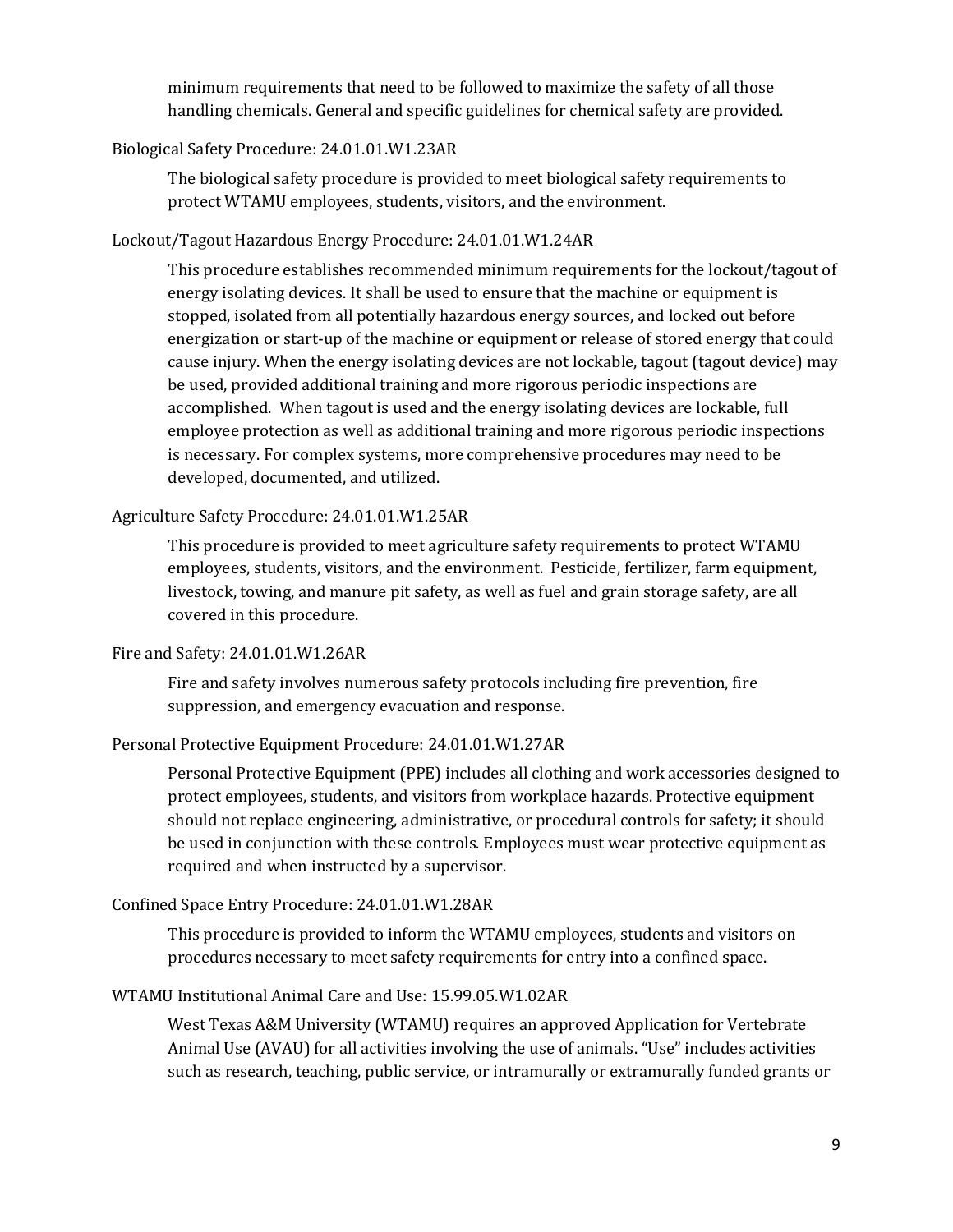contracts regardless of source or amount. "Use" also includes animals being bred, conditioned, or held for future use.

<span id="page-9-0"></span>Institutional Review Board for Human Subjects: 15.99.05.W1.01AR

The purpose of this procedure is to protect human subjects used in research at West Texas A&M University by complying with regulations specified by the Department of Health and Human Services, as well as with other ethical and professional standards for use of human subjects in research.

<span id="page-9-1"></span>Institutional Review Board for Human Subject Research – Initial Review of Research: 15.99.05.W1.08AR

The purpose of this document is to explain the process to be used by the Institutional Review Board (IRB) for initial review of research.

<span id="page-9-2"></span>Institutional Review Board for Human Subject Research – Continuing Review of Research: 15.99.05.W1.09AR

The purpose of this document is to explain the process to be used by the Institutional Review Board (IRB) for continuing review of research.

<span id="page-9-3"></span>Institutional Review Board for Human Subject Research – Amendment of Research: 15.99.05.W1.10AR

The purpose of this document is to explain the process to be used by the Institutional Review Board (IRB) for amendments of research.

# <span id="page-9-4"></span>Institutional Review Board for Human Subject Research – Post Approval Monitoring: 15.99.05.W1.11AR

This procedure describes the policies and procedures relating to post approval monitoring (PAM) in the Institutional Review Board for Human Subjects (IRB). The post approval monitoring is intended to enhance human subject protection, the quality of research data and education of faculty, staff, and students involved in the conduct of human subjects research and the individuals involved in the ethics and compliance activities related to such research, including IRB members and staff.

<span id="page-9-5"></span>Institutional Review Board for Human Subject Research – Suspension or Termination of Research: 15.99.05.W1.12AR

The purpose of this document is to explain the process to be used by the Institutional Review Board (IRB) for suspension or termination of research.

<span id="page-9-6"></span>Institutional Review Board for Human Subject Research – Unanticipated Problems and Serious Adverse Events of Research: 15.99.05.W1.13AR

The purpose of this document is to describe the process and reporting requirements and obligations in the case of an unanticipated problem or adverse event in the course of human subjects research. The procedure requires investigators to promptly report all unanticipated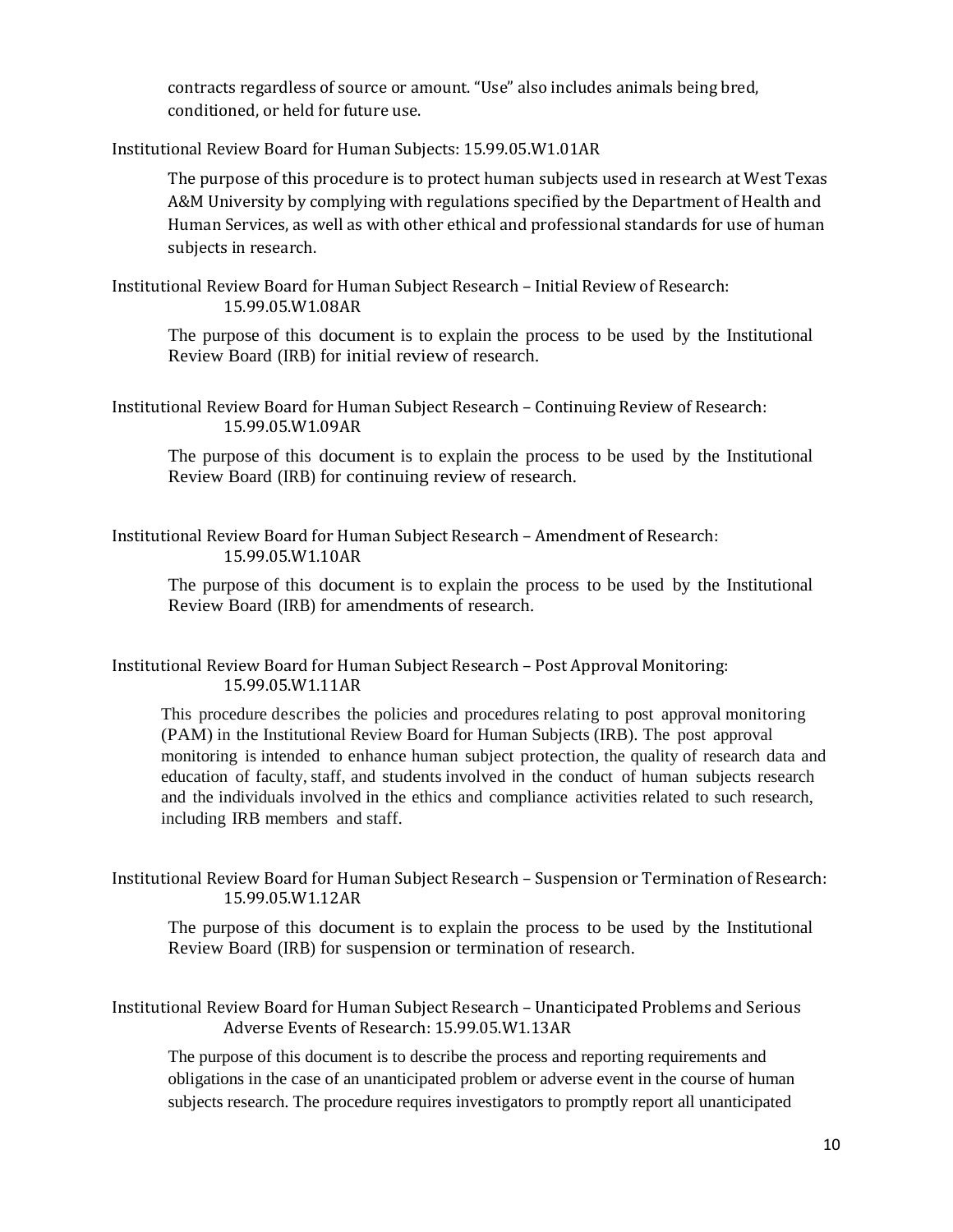problems involving risks to human subjects and others. This procedure describes the procedures relating to HHS regulation  $45$  CFR  $46.103(b)(4)$  and  $(5)$  the procedures for ensuring prompt reporting to the IRB, appropriate institutional officials, any Department or Agency head, and OHRP of:

> (a) any unanticipated problems involving risks to subjects or others (hereinafter referred to as *unanticipated problems*);

(b) any serious or continuing noncompliance with 45 CFR Part 46 or the requirements or determinations of the IRB; and

(c) any suspension or termination of IRB approval.

This procedure is intended to enhance human subject protection, the quality of research data and education of faculty, staff, and students involved in the conduct of human subjects research and the individuals involved in the ethics and compliance activities related to such research, including IRB members and staff.

#### <span id="page-10-0"></span>Institutional Biosafety Committee: 15.99.05.W1.03AR

A registration document for an IBC Permit is required for laboratory research involving recombinant DNA, biohazardous, and/or synthetic nucleic acids all biohazardous materials and for clinical research involving human gene transfer. The Center for Disease Control and Prevention (CDC) defines biohazardous materials as infectious agents or hazardous biologic materials that present a risk or potential risk to the health of humans, animals, or the environment. The risk can be direct through infection or indirect through damage to the environment. Biohazardous materials include certain types of recombinant DNA, organisms and viruses infectious to humans, animals, or plants (e.g., parasites, viruses, bacteria, fungi, prions, and rickettsia), and biologically active agents (e.g., toxins, allergens, and venoms) that can cause disease in other living organisms or cause significant impact to the environment or community.

#### <span id="page-10-1"></span>Chemical Hygiene Plan: 24.01.01.W1.33AR

The Chemical Hygiene Plan is intended to protect WTAMU employees, students, and visitors from physical and chemical health hazards associated with laboratory environments.

#### <span id="page-10-2"></span>Compliance Helpline: 24.01.01.W1.30AR

The West Texas A&M University recognizes that, within a complex, expanding, and everevolving array of federal and state rules and university standard operating procedures, compliance can be difficult or confusing. The Compliance Helpline has been developed to provide assistance and support for WTAMU employees who seek information or would like to voice concern related to environmental health and safety, including research compliance.

# <span id="page-10-3"></span>Chemical Procurement Procedure: 24.01.01.W1.31AR

The chemical procurement process has been developed by West Texas A&M University to ensure the safe and reliable management of chemicals within the University. In managing chemicals, Environmental Health and Safety (EHS) advocates a risk management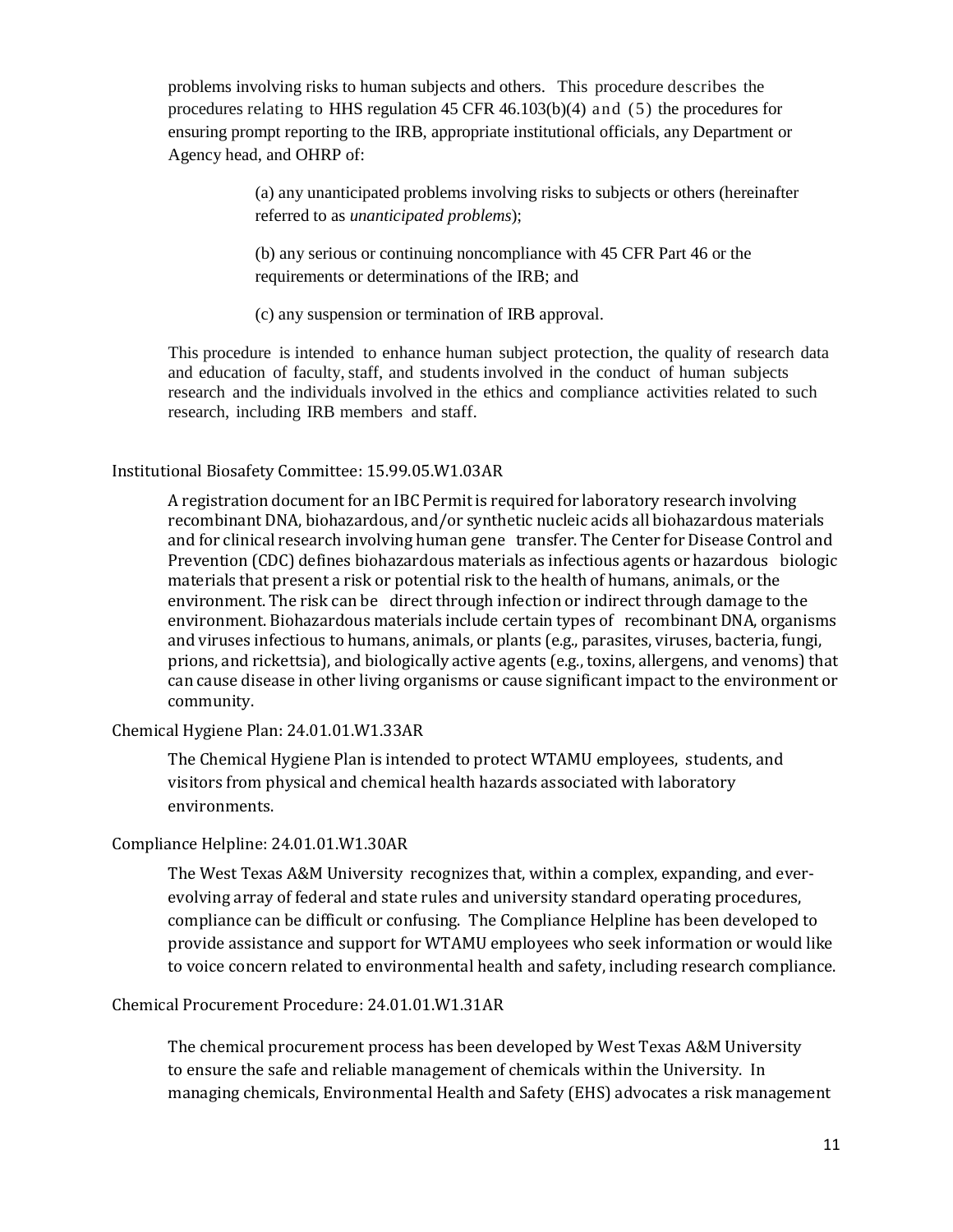approach to minimize the risks to staff, students, contractors and visitors in relation to the purchase of chemical materials associated within the range of research and teaching.

# <span id="page-11-0"></span>Laboratory Inspection Procedures: 24.01.01.W1.32AR

The purpose of laboratory inspection procedures is to enhance safe laboratory work practices within the WTAMU research community with the goal to provide a safe work environment for users of WTAMU laboratories and to ensure compliance with TAMUS, federal, state and local safety policies and regulations.

# <span id="page-11-1"></span>Export Controls: 15.02.99.W1.36AR

West Texas A&M University, its employees, students, and visitors, must comply with all United States export control laws and regulations, including those implemented by the Department of Commerce through its Export Administration Regulations (EAR), the Department of State through its International Traffic in Arms Regulations (ITAR), and the Treasury Department through its Office of Foreign Assets Control (OFAC).

<span id="page-11-2"></span>Faculty Consulting, External Employment, and Conflicts of Interest: 24.01.01.W1.34AR

This regulation applies to consulting and external professional employment by faculty members that is directly related to their academic and professional discipline. For unrelated external faculty employment, see System Regulation 31.05.02, External Employment.

<span id="page-11-3"></span>Conflict of Interest in the Design, Conduct, and Reporting of Sponsored Research and Educational Issues: 24.01.01.W1.35AR.

These guidelines define the general regulations and procedures regarding conflicts of interest in relation to sponsored research. Their purpose is to protect the credibility and integrity of WTAMU researchers and staff so that public trust and confidence in their sponsored research activities are maintained. WTAMU has a responsibility to manage, reduce, or eliminate any actual or potential conflicts of interest that may arise due to a financial or other personal interest of an investigator; therefore, employees are required to disclose any significant financial interest that might create a real or potential conflict of interest in relation to a sponsored project.

<span id="page-11-4"></span>Ethics in Research and Scholarship, and Creative Work: 15.99.03.W1.04AR

This regulation addresses allegations of misconduct in research and scholarship at WTAMU and applies to both nonfunded and funded research, regardless of the funding source.

# <span id="page-11-5"></span>WTAMU KRC/PDRF Laboratory Authorization Access: 24.01.01.W1.37AR

Laboratory research often involves potentially hazardous and regulated materials, such as biological and chemical agents, toxins, radioisotopes, and potentially hazardous equipment. For this reason, regular access to West Texas A&M University laboratories and research support facilities at KRC and PDRF is restricted to authorized laboratory personnel, determined and approved by the responsible laboratory Primary Investigator (PI) and the associated building supervisor (Dean or designee).

<span id="page-11-6"></span>WTAMU Emergency Eyewash and Shower Equipment Procedure: 24.01.01.W1.38AR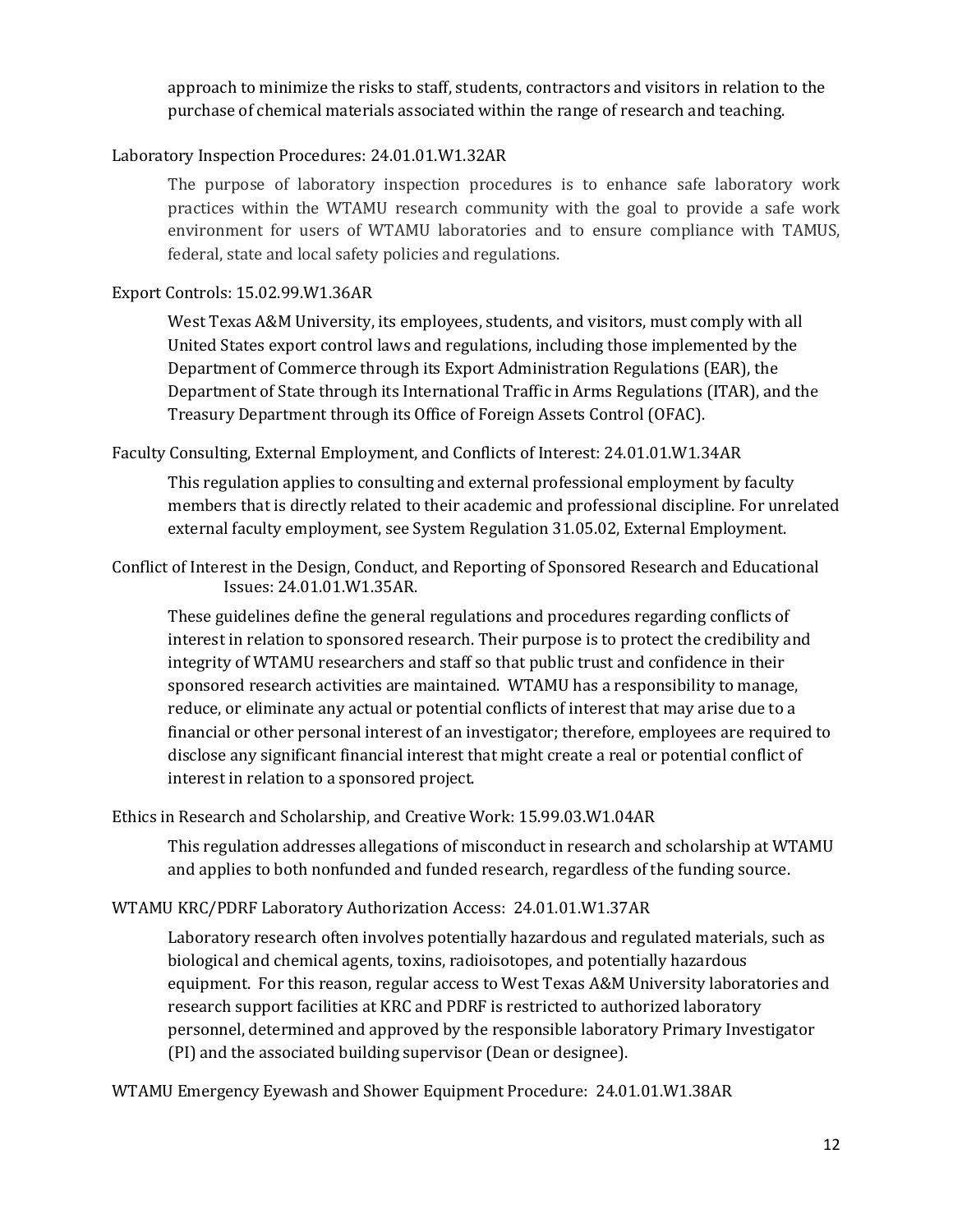The purpose of this Standard Operating Procedure is to outline the requirements for the installation, inspection, use and maintenance of emergency eyewash and emergency shower equipment.

# <span id="page-12-0"></span>WTAMU Laser Safety Procedure: 24.01.01.W1.39AR

The West Texas A & M University Laser Safety Procedure sets forth controls and safety guidance for research and educational activities involving lasers. This program is established to institute prudent safety practices and to meet the requirements of 25 Texas Administrative Code §289.301.

# <span id="page-12-1"></span>WTAMU Respiratory Protection Program: 24.01.01.W1.40AR

The purpose of this program is to ensure that all WTAMU employees, students, and visitors are protected from exposure to respiratory hazards, such as chemical vapors, certain biohazards, asbestos and other particulates.

# <span id="page-12-2"></span>WTAMU Autoclave Quality Control Program: 24.01.01.W1.41AR

Materials from microbiology, biomedical, and all laboratories handling materials that may be considered biohazardous, including contaminated equipment and labware must be rendered non-infectious prior to washing, storage or disposal, even if they are not classified as biohazardous or medical wastes. An autoclave that uses saturated steam under pressure has over the years become the generally-accepted method for inactivation of all microbes.

# <span id="page-12-3"></span>WTAMU Laundry Guidelines and Restrictions: 24.01.01.W1.42AR

Reusable laboratory PPE should be laundered regularly to avoid the risk of these items becoming contaminated with chemical, biological, and/or radiological materials. Laboratory PPE should never be laundered at home.

# <span id="page-12-4"></span>WTAMU General Use for Cryogenics Liquids: 24.01.01.W1.44AR

This standard operating procedure (SOP) is intended to provide general guidance on how to safely work with cryogenic liquids and dry ice. This general use SOP addresses safety issues specific to cryogenic hazards of chemicals.

# <span id="page-12-5"></span>Visitor Safety – Access Control Program: 24.02.02.W1.01AR

The purpose of this procedure is to protect the health and welfare of visitors on the West Texas A&M University campus by controlling access to hazardous and restricted locations by all persons, other than approved persons with appropriate information, training and supervision. The program is designed to eliminate the potential for injury to visitors or risk to the University's business operations that could occur from uncontrolled access to such locations. This SOP refers to visitors in teaching and research areas at WTAMU. It supplements WTAMU Rule 24.02.02.W1/BF, TAMU System Policy 24.2, and System Regulation 24.02.02.

#### <span id="page-12-6"></span>WTAMU Phlebotomy Procedure: 24.01.01.W1.45AR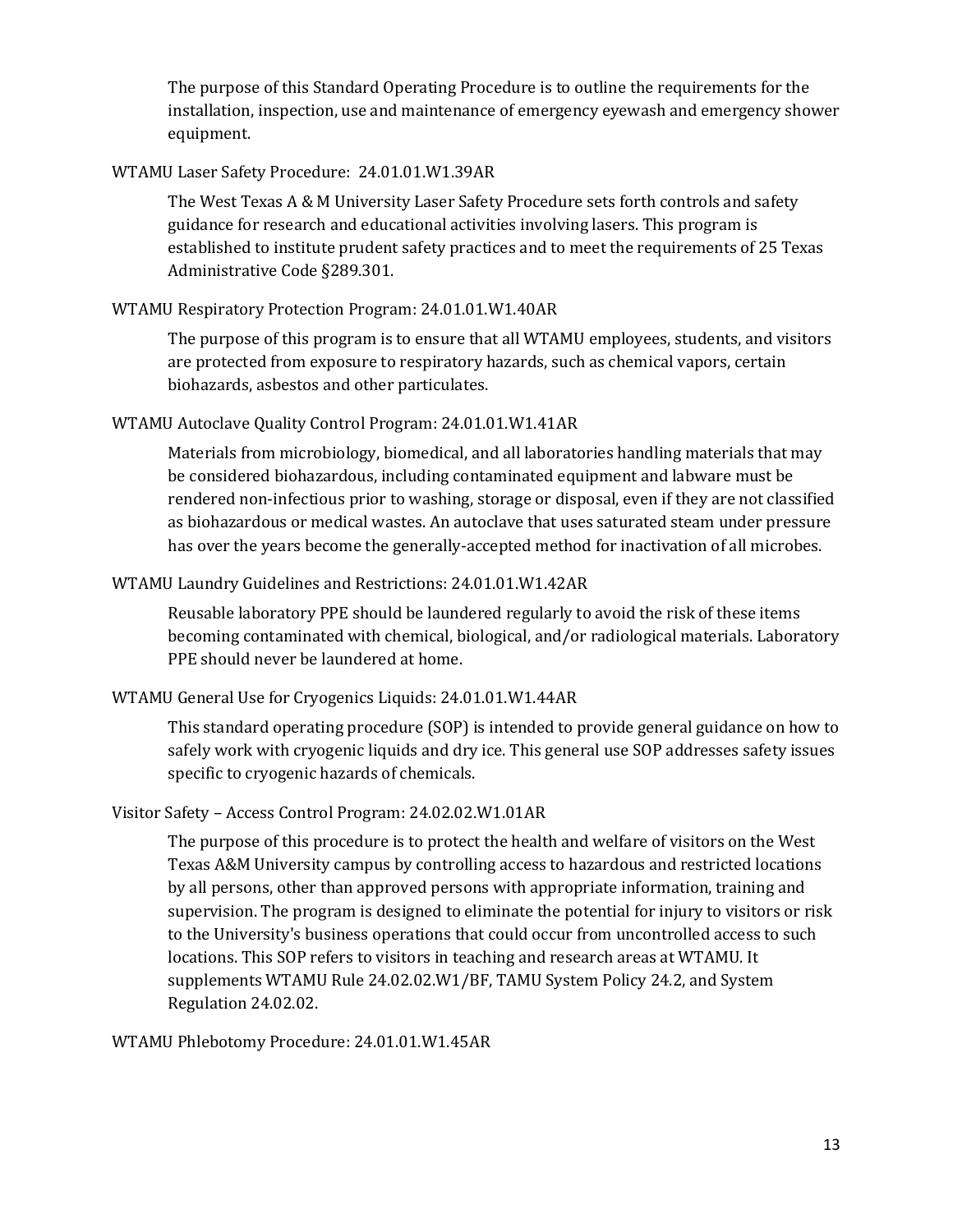This standard operating procedure (SOP) is intended to provide standards for phlebotomy and retrieval of blood samples, in a manner that ensures the delivery of safe, competent, and effective care.

<span id="page-13-0"></span>Potential Non-Compliance in the Course of Human Subjects Research: 15.99.05.W1.05AR

This procedure describes the process and reporting requirements and obligations in the case of reports of potential non-compliance in the course of human subjects research.

<span id="page-13-1"></span>WTAMU Emergency Operations for Institutional Animal Care and Use (Vertebrate Animals): 15.99.05.W1.06AR

West Texas A&M University (WTAMU) is committed to ensuring that vertebrate animals used in research are treated in a humane, ethical manner, with the highest standard of care according to applied federal, state, and institutional regulations and policies. This policy is intended to provide WTAMU's Institutional Animal Care and Use Committee (IACUC), faculty, staff and students, a general plan of action in the event of an emergency or disaster with potential impact to the animals housed in campus laboratories or in WTAMU associated animal care facilities, to include the Nance Ranch, WTAMU Feedlot, WTAMU Horse Center, and the Buffalo Mascot facility.

<span id="page-13-2"></span>Potential Non-Compliance in the Course of Vertebrate Animal Care and Use Research: 15.99.05.W1.07AR

This procedure applies to potential non-compliance of animal care in research and applies to all faculty, staff and students, affiliated researchers or other affiliated individuals who are involved in vertebrate animal research being conducted under the auspices of West Texas A&M University regardless of the location of the research and regardless of the source of funding or whether the research is funded or unfunded.

# <span id="page-13-3"></span>WTAMU General Art Safety: 24.01.99.W1.01AT

This safety guide provides basic information on the primary hazards associated with different artistic mediums along with the safe use of tools and equipment.

<span id="page-13-4"></span>WTAMU Hot Shop: Glass Furnace and Kiln Safety: 24.01.99.W1.02AT

This procedure is written to ensure that the oversight and operations of the WTAMU Hot Shop are conducive to a safe environment for WTAMU employees, students, and visitors.

# <span id="page-13-5"></span>WTAMU Scene Shop Procedure: 24.01.99.W1.03AT

This procedure is written to ensure that the oversight and operations of the WTAMU Theatre Scene Shop are conducive to a safe environment for faculty, staff, students, and visitors.

<span id="page-13-6"></span>WTAMU Select agents, controlled substances, recombinant DNA, and toxins: 24.01.99.W1.46AR

The purpose of West Texas A & M University's procedures on the transfer, receipt, and storage of select agents, controlled substances, recombinant DNA, and toxins is to ensure that "select agents" on West Texas A & M University campus are handled safely, secured properly, and properly registered with the Department of Health and Human Services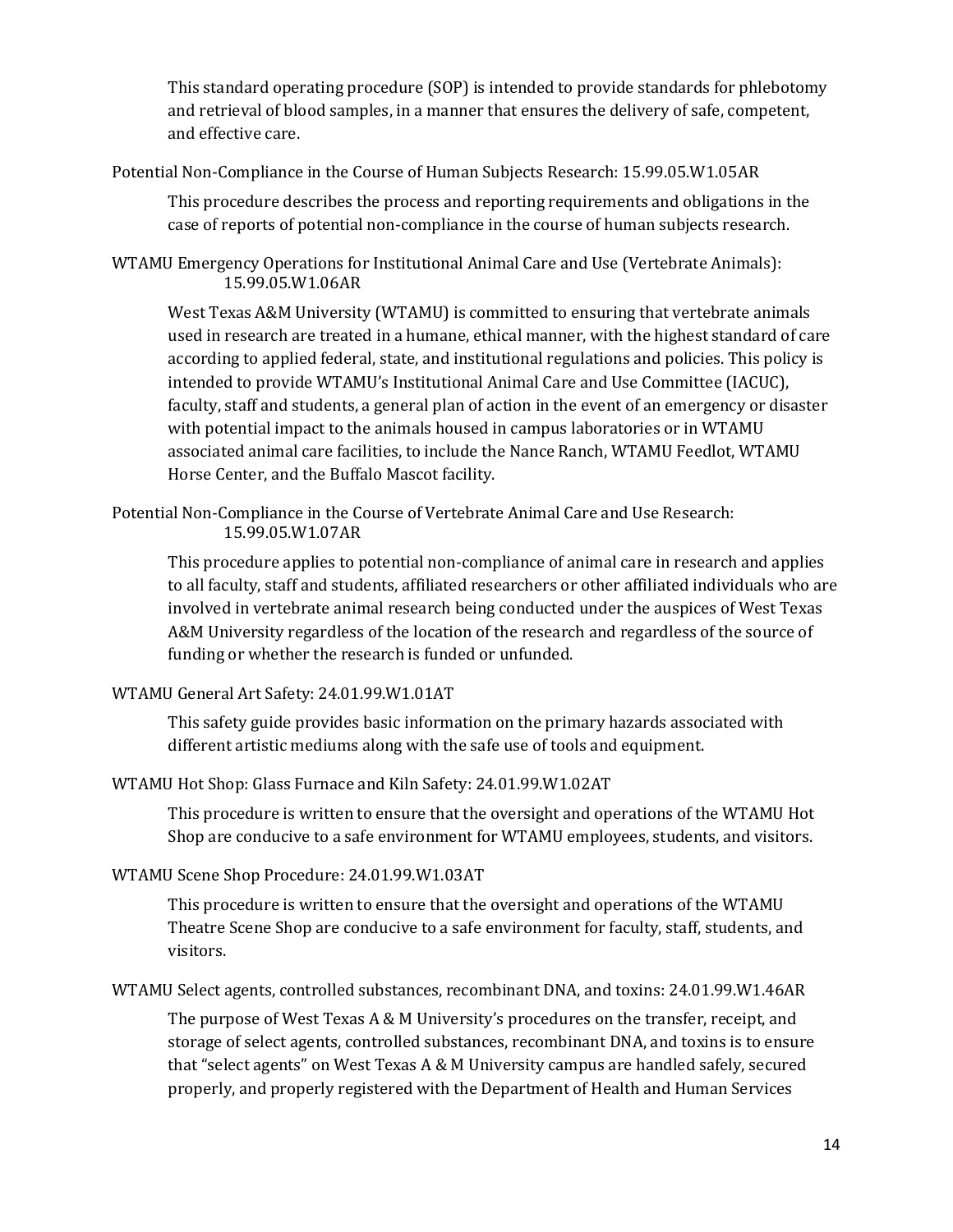(DHHS), Centers for Disease Control and Prevention (CDC), Drug Enforcement Agency (DEA), and/or the United States Department of Agriculture, Animal Plant Health Inspection Service (APHIS).

# <span id="page-14-0"></span>WTAMU Fire and Life Building Inspection: 24.01.01.W1.47AR

The purpose of Fire and Life building inspection procedure is to enhance safe work practices within the WTAMU community with the goal of providing a safe work environment for users of WTAMU to ensure compliance with state and federal safety regulations.

# <span id="page-14-1"></span>WTAMU Chemical Inventory: 24.01.99.W1.48AR

In order to comply with numerous regulatory requirements, including the Hazard Communication Regulation – CFR 1910.1200 (Haz Com), West Texas A & M University (WTAMU) produces an annual chemical inventory identifying the location (building and room) and quantity of all institutional research hazardous materials.

# <span id="page-14-2"></span>WTAMU Hot Work: 24.01.99.W1.49AR

The purpose of the Hot Work Program is to provide guidance for West Texas A&M University (WTAMU) faculty, staff, and students who manage, supervise, or perform hot work operations.

# <span id="page-14-3"></span>WTAMU Environmental Advisory Council: 24.01.99.W1.50AR

West Texas A&M University (WTAMU) is committed to providing its students, faculty and staff with a safe working and academic environment and to serve as a model of responsible environmental protection and stewardship. The University is committed to protecting the local community and environment and to assist, when called upon, in local emergency planning and response.

#### <span id="page-14-4"></span>WTAMU Service Animals: 24.01.99.W1.51AR

The purpose of this procedure is to provide guidance for West Texas A&M University (WTAMU) faculty, staff, and students regarding facility access for service animals. WTAMU is committed to providing all students with equal access to a quality education. WTAMU seeks to provide reasonable accommodations for all qualified persons with disabilities. As, such, the university will adhere to all applicable federal, state, and local laws, regulations, and guidelines with respect to providing reasonable accommodations as required.

#### <span id="page-14-5"></span>**4. Training, Inspections, and Records**

<span id="page-14-6"></span>General Employee and Student Training

The WTAMU Environmental Health and Safety Program is founded on the principal that every member of the campus community is responsible for safety, compliance, and environmental protection. General employee training and student orientation on safety and compliance is provided through electronic and face-to-face platforms.